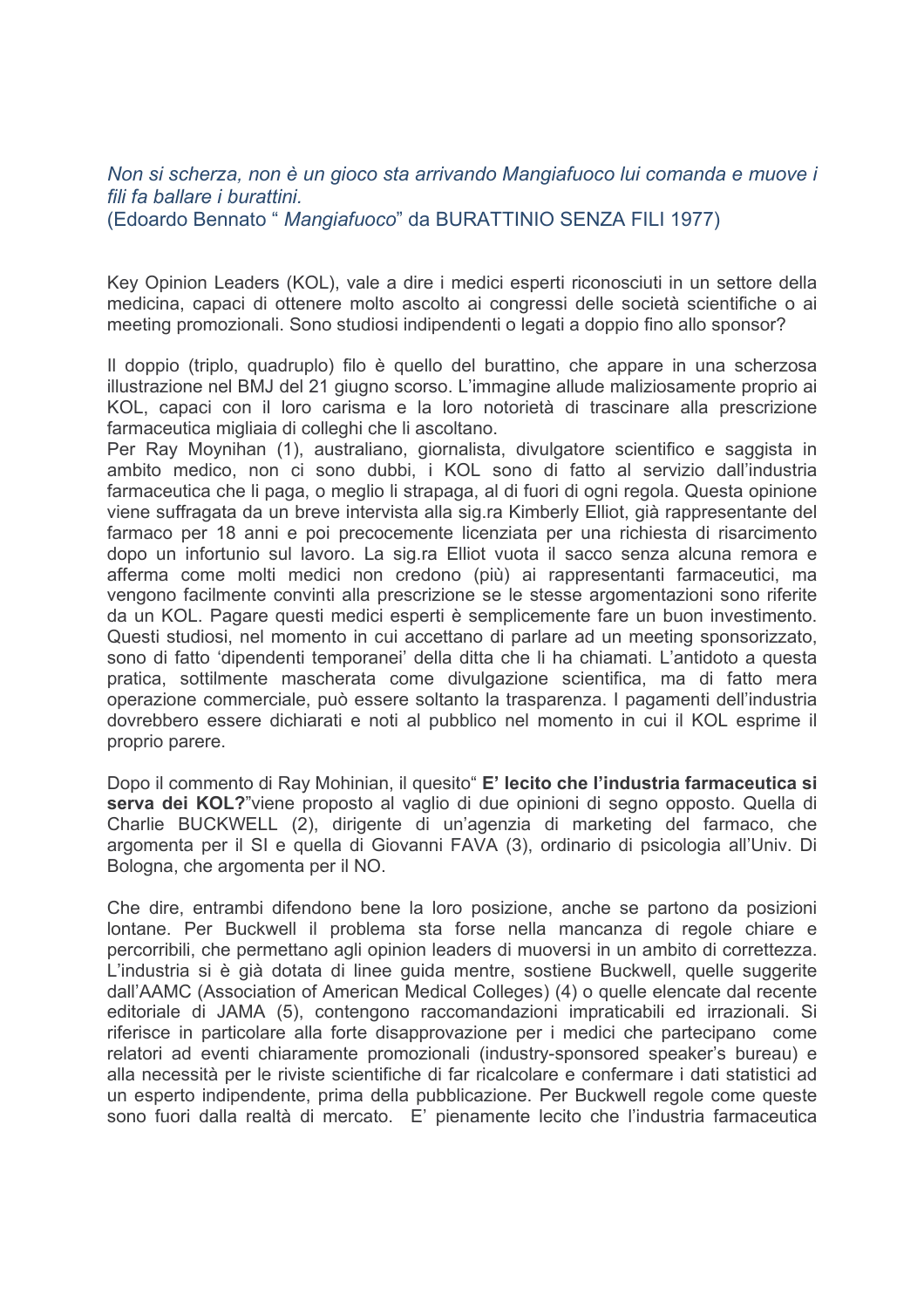ingaggi i KOL, anzi è quasi un obbligo etico, un'opzione che non presenta alternative di sorta.

Per Fava invece i KOL sono i vettori di informazioni addomesticate, poco scientifiche ma molto commerciali ("*infomercials*") e molti trials che portano autorevoli firme hanno poco di sperimentale e molto di promozionale ("experimiercials").

Dove i due opinionisti concordano è sull'evidente mancanza di regole, di linee guida, che definiscano il sottile confine fra la collaborazione scientifica, perfettamente legittima, ed il conflitto di interessi

Fava sottolinea poi con molta enfasi la necessità di tutelare gli esperti indipendenti. argomento che ha di recente affrontato in ambito psichiatrico (6). Suggerisce di fornire loro quasi una corsia preferenziale di visibilità scientifica che li aiuti a sopravvivere in un mondo sponsorizzato. Medici, studiosi, privi di conflitti di interesse sono sempre più rari, marginalizzati dalle società scientifiche e dalle riviste mediche, sempre più bisognose di fondi per le loro attività. Fava propone che la collaborazione dei KOL si limiti strettamente all'ambito scientifico, abbandonando una volta per tutte la deriva commerciale che di scientifico ha solo la maschera (sildes già preparate, ghostwriters, simposi promozionali...).

Il mio modesto commento è piuttosto pessimista. Come diceva Samuel Johnson le buone intenzioni lastricano la via per l'inferno. Anche se le società scientifiche si dotassero tutte di codici di autoregolamentazione l'industria troverebbe altrettanti piccoli trucchi per pagare i KOL sempre più profumatamente in quanto si sa les affaires sont les affaires... come testimoniano I massicci investimenti nel marketing, arrivati nel 2002 ad un terzo dei bilanci delle big pharma (7).

L'importante è saper riconoscere ed apprezzare sempre più l'importanza di una informazione indipendente ed individuare e rigettare quella sponsorizzata e di parte: gli interessi dei medici e dei pazienti non coincidono (quasi mai) con gli interessi commerciali delle aziende.

Purtroppo però il problema del conflitto di interessi tra industria e medicina, è spesso minimizzato quando non riconosciuto.. Pochi si rendono conto delle tattiche usate per influenzare le prescrizioni dei medici o si ritengono immuni da tale influenza. Diamoci da fare dunque con i nostri colleghi ed abituamoci in ogni occasione a chiedere come fa Ray Movnihan "Who pays for the  $pizza?"(8)$ .

Giovanni Peronato U.O.s. di Reumatologia Dipartimento di Medicina Ospedale S. Bortolo 36100 - Vicenza

**BIBLIOGRAFIA** 

(1) Moynihan R. Key opinion leaders: independent experts or drug representatives in